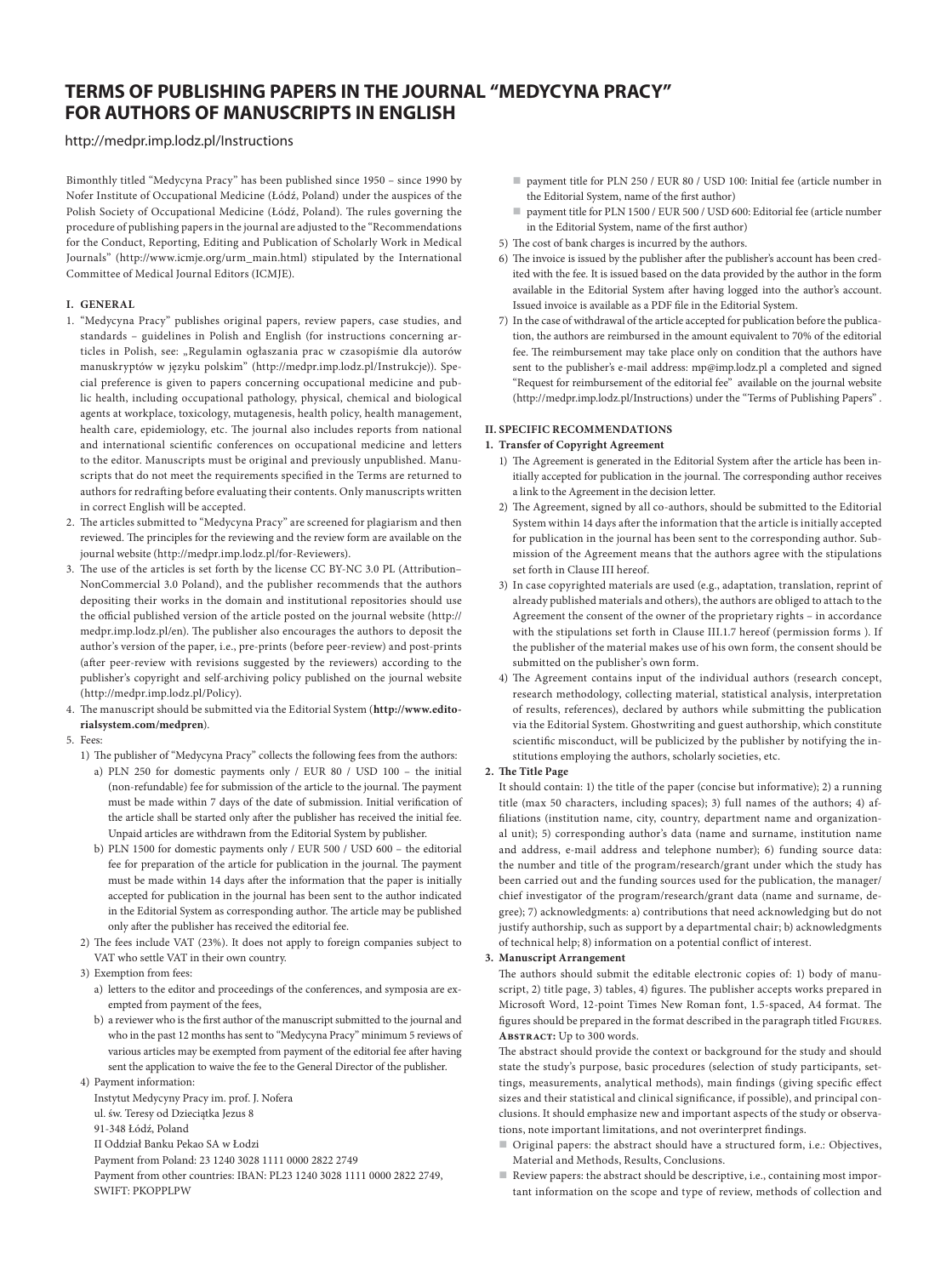selection of literature, as well as a short summary of the results of the review, with an indication for further research.

**Key words:** 6 key words – according to the Medical Subject Headings (MeSH) (https://www.nlm.nih.gov/mesh/authors.html).

**Original papers:** These should present the methods and results of authors' own research and thorough evaluation and the reference to other research on the topic. They should include:

- **Introduction:** It should give a clear, concise account of the background of the problem and the rationale behind the investigation. Only references with a direct bearing on the work submitted should be cited.
- **Material and Methods:** This section should be detailed so as to give the reader a clear idea of what has been done. Full names of drugs, chemicals, etc., should be specified, together with the sources from which they have been obtained. A chemical's full name should precede its trade, common-usage name, or its abbreviation. Non-metrical measurement units, if used during the investigation, must be accompanied by their metric (SI) equivalents.
	- **Ethics:** When reporting experiments on human subjects, indicate whether the procedures followed were in accordance with the ethical standards of a responsible committee on human experimentation (institutional or regional) and with the Helsinki Declaration as revised in 2013. Do not use patients' names, initials, or hospital numbers, especially in illustrative material. When reporting experiments on animals, indicate whether the institution's or a national research council's guidelines or any national law on the care and use of laboratory animals were followed.
	- **Statistics:** Describe statistical methods with enough detail to provide a knowledgeable reader with access to the original data to verify the reported results. When possible, quantify the findings and present them with appropriate indicators of measurement error or uncertainty (such as confidence intervals). Avoid relying solely on statistical hypothesis testing, such as the use of p values, which fails to convey important quantitative information.
- **Results:** These should be presented in a logical sequence in the text, tables, and figures. Do not repeat in the text all data given in tables or figures; emphasize or summarize only important observations.
- **Discussion:** Emphasize the new and important aspects of the study and a comprehensive interpretation of the results obtained against the background of the existing knowledge. Quotations should be restricted to those with immediate relevance to the author's findings. A review-like approach should be avoided.
- **Conclusions:** Should refer to the established aims of the paper.

**Review papers:** They are intended to provide a condensed presentation of results of recently published works on a given topic (or their chronological presentation) and a thorough assessment of the current state of knowledge. They should include:

- Introduction: A clear and concise description of the scope of the review, outline of the research problem and the current state of knowledge in a given field, and a clear presentation of the aims and reasons for undertaking the review.
- **Methods:** Precise description of the criteria for selection and exclusion of reference works with an indication of their limitations and/or advantages, indication of methods used to search the literature (searching of electronic databases, browsing of magazines), key words used, time period covered by the review (year of publication of the analyzed articles), language of publications, etc.
- **Results:** Concise, clear, consistent and impartial description of new information, ideas, methods and prospective research in the discussed field.
- **Conclusions:** They should indicate perspectives for further research and theoretical and/or practical implications of new findings or discoveries reported in the work.

Concise but clear intertitles should be used in the text to facilitate browsing of the paper by the readers. It is advisable to include most important data in tables and figures – the information contained there should not be repeated in the text.

**References:** Up to 30 items in the original study and 60 items in the review paper – references should take into account the full references of all of the publications (including legal acts, websites, etc.) as referred to by the author in the text. Avoiding citation of the author's own publications is recommended to preserve the author's anonymity in the process of paper evaluation by reviewers. Reference should be numbered consecutively (Arabic numerals in square brackets) in the order in which they are first mentioned in the text. In the case of another citation of the same item, the same number should be given. The titles of journals should be abbreviated according to the style used for MEDLINE (https://www.ncbi.nlm. nih.gov/tsd/cataloging/contructitleabbre.html). Additionally, if the article/book has a DOI number, it should be included in the references.

Exemplary references – consistent with the guidelines of the International Committee of Medical Journal Editors (ICMJE):

- paper in the journal:
	- standard article: Riccò M, Cattani S, Gualerzi G, Signorelli C. Work with visual display units and musculoskeletal disorders: A crosssectional study. Med Pr. 2016;67(6):707–19,<https://doi.org/10.13075/mp.5893.00471>.
	- more than 6 authors: Kasperczyk S, Dobrakowski M, Ostałowska A, Kasperczyk A, Wilczyński S, Wyparło-Wszelaki M, et al. Lead-elevated activity of xanthine oxidase in lead-exposed workers. Med Pr. 2013;64(3):175–80, <https://doi.org/10.13075/mp.5893/2013/0013>.
	- article not in English: Stępka E, Basińska MA. [Temperament vs. chronic fatigue in police officers]. Med Pr. 2015;66(6):793–801, [https://doi.org/10.](https://doi.org/10.13075/mp.5893.00205) [13075/mp.5893.00205.](https://doi.org/10.13075/mp.5893.00205) Polish.
- books and chapters in the book:
	- book: Pałczyński C. Occupational allergy in healthcare workers. Łódź: Nofer Institute of Occupational Medicine; 2002.
	- chapter in the book: Kopias J. Principles of organizing and exercising preventive health care over the working population. In: Byczkowska Z, Dawydzik L, editors. Occupational medicine in medical practice. Łódź: Nofer Institute of Occupational Medicine; 1999. p. 148–60.
- $\blacksquare$  electronic sources:
	- homepage/website: World Health Organization [Internet]. Geneva: The Organization; 2016 [cited 2016 Mar 1]. Available from: <http://www.who.dk>.
	- part of a homepage/website: World Health Organization [Internet]. Geneva: The Organization; 2016 [cited 2016 Mar 1]. Highlights on health in Czech Republic 2005. Available from: [http://www.euro.who.int/en/countries/czech](http://www.euro.who.int/en/countries/czech-republic/publications3/highlights-on-health-in-czech-republic-2005)[republic/publications3/highlights-on-health-in-czech-republic-2005](http://www.euro.who.int/en/countries/czech-republic/publications3/highlights-on-health-in-czech-republic-2005).
	- monograph on the Internet: Foley KM, Gelband H, editors. Improving palliative care for cancer [Internet]. Washington: National Academy Press; 2001 [cited 2016 Jun 15]. Available from: [http://www.nap.edu/books/03](http://www.nap.edu/books/0309074029/html) [09074029/html.](http://www.nap.edu/books/0309074029/html)
- conference proceedings (conference paper): Clark C, Tamburic L, Brauer M, Davies H. A prospective cohort study of road traffic noise effects on diabetes. In: Institute of Noise Control Engineering. INTER-NOISE and NOISE-CON Congress and Conference Proceedings; 2015 Aug 10; San Francisco, United States. Reston: The Institute; 2015. p. 5461–7.
- dissertation: Kaplan SJ. Post-hospital home health care: The elderly's access and utilization [dissertation]. St. Louis: Washington University; 1995.
- legal material: [Regulation of the Minister of Labour and Social Policy of 6 June 2014 on the maximum admissible concentrations and intensities for agents harmful to health in the working environment. J Laws 2014, item 817]. Polish.

Complete rules concerning literature are available in the recommendations set out by the International Committee of Medical Journal Editors (ICMJE) recommendations at [http://www.nlm.nih.gov/bsd/uniform\\_requirements.html.](http://www.nlm.nih.gov/bsd/uniform_requirements.html)

**Tables:** Tables should be prepared in one file, typed on separate pages, developed using the tools to create tables in Microsoft Word. Tables should be numbered consecutively (Arabic numerals), in the order of their first citation in the text. The place of referring to the table in the main text should be marked with its number (e.g., Table 1). The file with tables should include: a) the number of the table with the title concerning content of the table (which should make the table comprehensible without reference to the text), b) explained abbreviations used in the table.

**Figures:** Figures should be black and white, made in the vector format (EPS, SVG, PDF, CDR or AI) and sent via the Editorial System in the bitmap format (JPG, GIF, TIF, BMP or PNG) or DOC/XLS file (preferably in one file). The publisher will request for sending figures in the vector format after the article has been accepted for publication in the journal. Figures should be numbered consecutively (Arabic numerals), in the order of their first citation in the text. The place of referring to the figure in the main text should be marked with its number (e.g., Figure 1). The file with figures should include: a) the number of the figure with the title concerning content of the drawing (which should make the figure comprehensible without reference to the text), b) legend and explained abbreviations used in the figure.

SOURCE OF DATA: The source of origin should be indicated for all data from other publications or unpublished sources quoted in the main text of the article, tables and figures. In case copyrighted materials are used it is necessary to obtain the consent of the owner of the proprietary rights – in accordance with recommendations set forth in Clause II.1.3 and stipulations set forth in Clause III.1.7 and III.3.3 hereof.

#### **4. Author's Proof and a Copy for the Author**

Following the composition of the text, the corresponding author receives the article in a PDF file. The author, within the deadline set by the publisher, is obliged to prepare and send to the publisher the author's proof, which includes only the corrections of the errors in composition. If the proof is not returned within the deadline set by the publisher, the latter shall have the right to issue and distribute the article in the form sent for the author's proofreading, and the author shall not